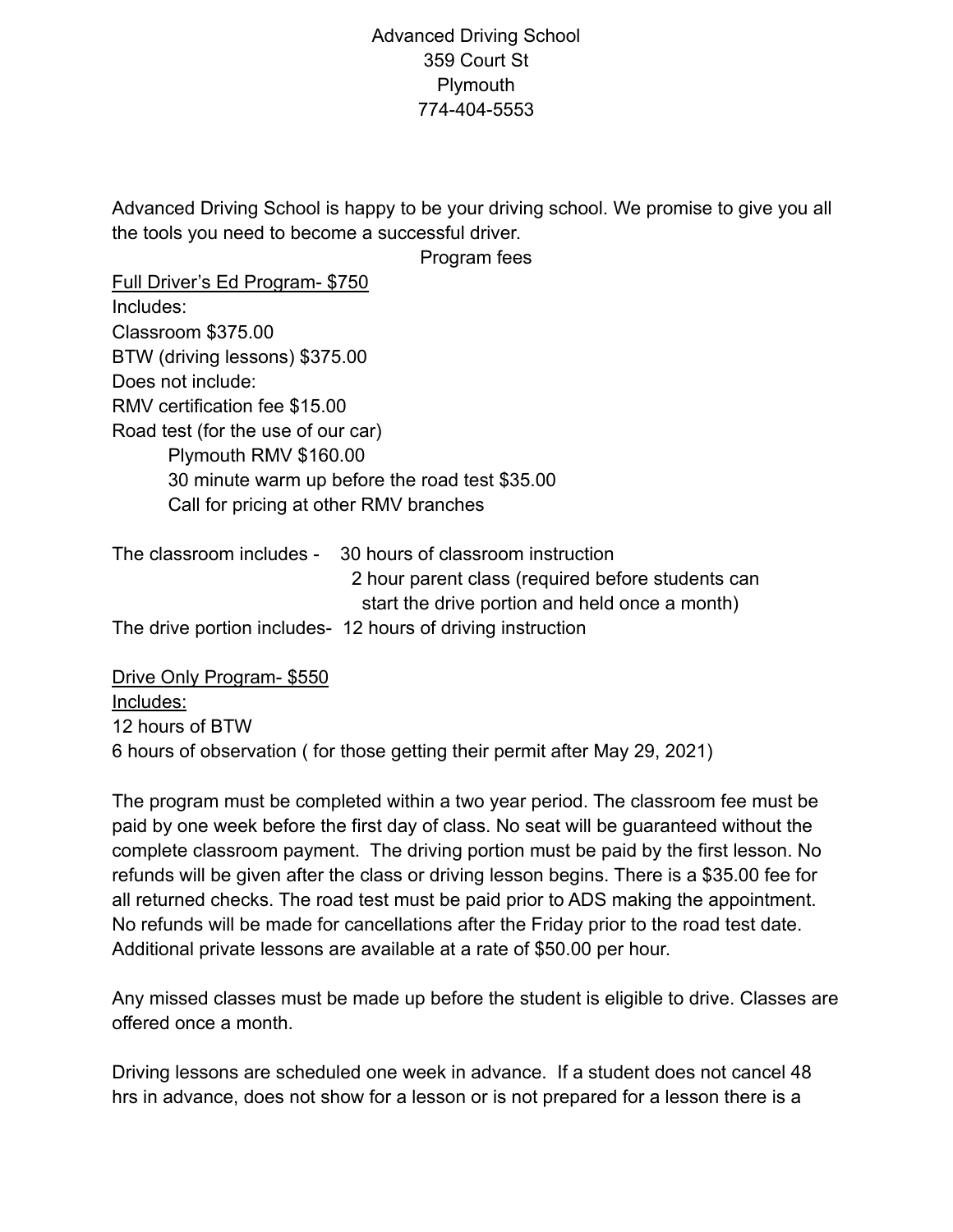\$50.00 fee and is due before the next lesson. All cancelations are to be made by text to 774-404-5553. We reserve the right to be 15 minutes early or late for an appointed lesson. We cannot control outside factors such as weather, traffic or other cancellations. If a student is not ready when we arrive we will be forced to leave and a \$50 fee will be due. Waiting for students that are not ready will make us late for the next student. In some cases it will cut short another student's lesson. Students will not be allowed in the car if they are sick. There will be a \$50 fee for students not canceling due to illness.

Any student ( or parent of a student) that harasses school personnel or damages school property in any way shall be immediately expelled with 0% refund. This includes foul language, spitting, slamming car doors, or any activity prior to a lesson making it unsafe to drive. We will not be screamed or sworn at.

Please remember the RMV requires each student to have a minimum of 40 hours of practice with their parents. We cannot emphasize enough the need for practice. Please practice with your child as often as possible.

## How to book driving lessons

Driving lessons are booked one week ( as availability permits) in advance. If a student wishes to drive the following week the process is very simple. Every Friday the student must text their availability for the following week by 8:00 pm to 774-404-5553. Start with Sunday and end with Saturday. Please be very specific. List day by day. List hours available and where the availability starts ( school or home). Here is an example:

Sunday - NA Monday - 1:30 @ school or 2:00 @ home until 6:00pm Tuesday- 1:30 @ school or 2:00 @ home Wednesday- NA Thursday- 3:00 @ home Friday- NA Saturday- All day

Please be accurate with your availability. If your availability is restricted it will be difficult to schedule drive times. On Saturdays the schedule will go out for you to confirm or deny. Please read the texts carefully. They often contain important info.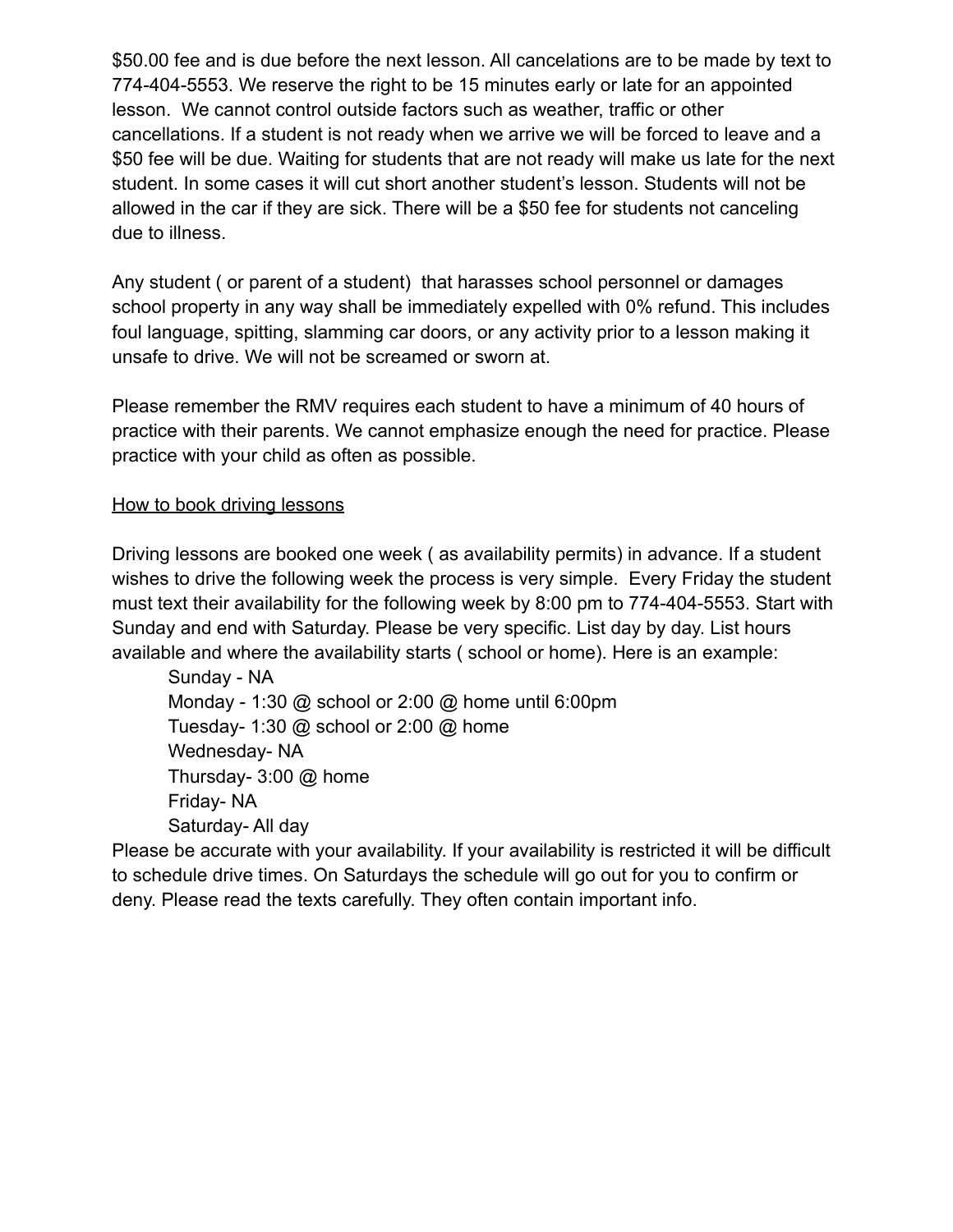## To Be Returned to Advanced Driving School

## School Rules

- 1. Every student ( driving or observing) needs to have on their person a valid permit. Pictures on your phone will not be allowed.
- 2. All student phones shall be shut off while in the call. In the event of an emergency, anyone can call the school phone and the student will be given a message.
- 3. Absolutely no flip flops are to be worn. Sandals and work boots are also not allowed. Sandals allow your foot to slide creating a lack of stability on the pedals. Work boots are often big and can catch the brake and gas pedal at the same time.
- 4. Be ready for your appointed time. If you are not ready we will not wait.
- 5. Text your availability by 8 pm every Friday. Texts after 8 pm may not receive a lesson the following week.
- 6. Once the schedule is sent out you will be given an amount of time to confirm. If you do not confirm in time you will not have a lesson.
- 7. Please do not ask to be "dropped off" somewhere else. Pick up and drop off locations in the schedule have to be adhered to, both for safety and time constraints.
- 8. We understand students have priorities. School, jobs, sports ect. We understand sometimes driver's ed falls down to the bottom of that list but please do not ask for multiple lessons to make up for lost time when students become more available. To accommodate that I would have to bump another student, which I will not do.
- 9. There is a video camera in the car. It is strictly video with no audio. It's recording everything happening in front and behind the car. At no time is there any video of the interior of the car. They were installed to protect ourselves in the event of an accident.
- 10.Any student showing signs of being sick ( runny nose, coughing or sneezing) will not be allowed in the car. If you wake up sick and do not text to cancel your lesson by 7:00 am the day of the lesson, there will be a \$50 charge.
- 11. Students are allowed to leave the classroom premises during breaks.
- 12.Driving lessons for students not living in Plymouth or Carver will start and end at Advanced Driving School.

\_\_\_\_\_\_\_\_\_\_\_\_\_\_\_\_\_\_\_\_\_\_\_\_\_\_\_\_\_\_\_\_\_\_\_\_\_\_\_\_\_\_\_\_\_\_\_\_\_\_\_\_\_\_\_\_\_\_\_\_\_\_\_\_\_\_\_